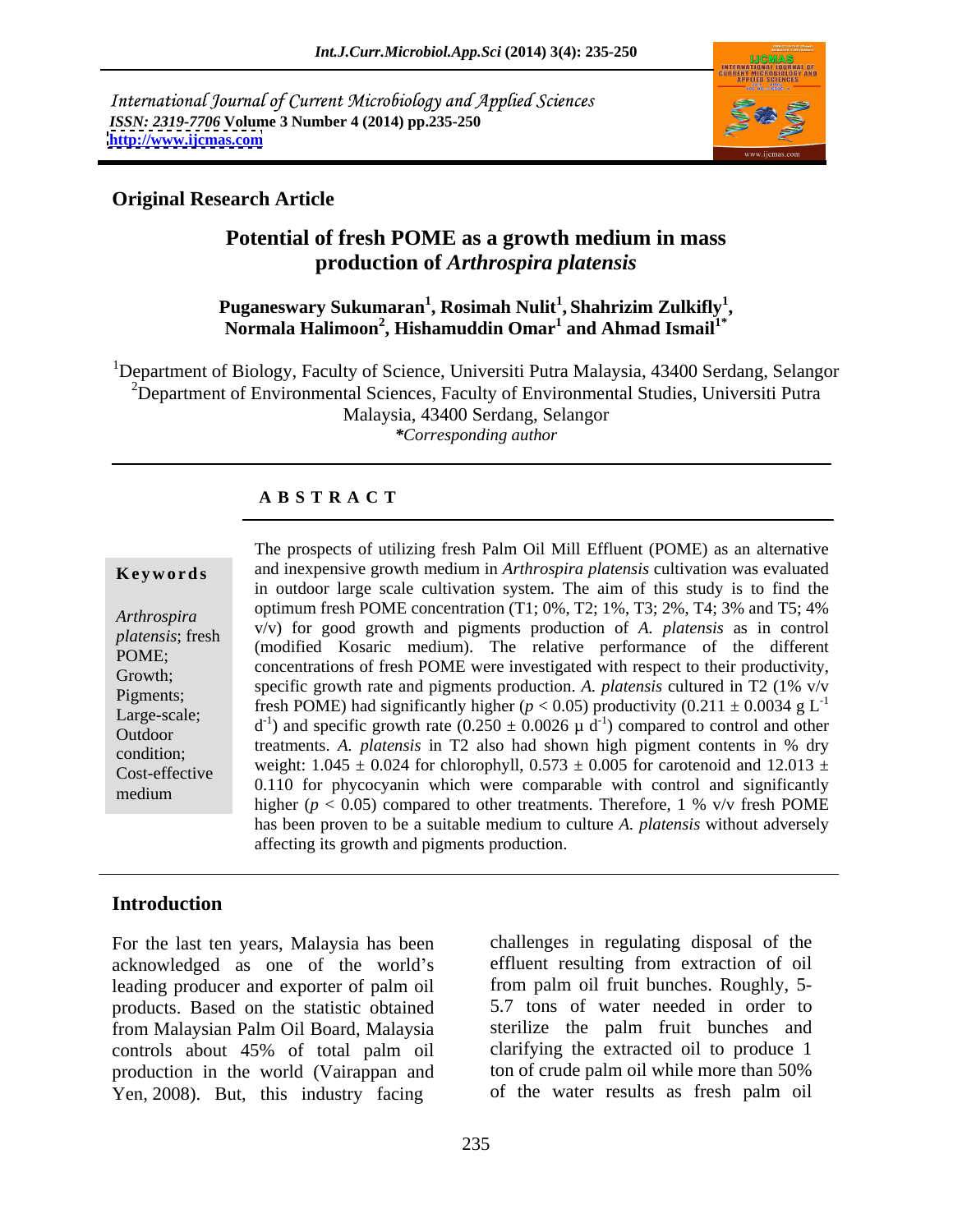effluent mill (POME) (Ahmad *et al*., 2003). Besides containing carbohydrates, protein and oil, fresh POME, a golden aquatic plants especially for micro-algal Reyssac, 1998; Hadiyanto *et al*., 2013).

Microalgae uses solar energy, while are high in demand in many biotechnology abundant) and carotenoids (Reis et al., *al.*, 2008), nutrition and food derivatives regulating our body's metabolism animal feed (Chen and Lee, 2012) due to byproducts. In this respect, *Arthrospira*  microalga (Kumar *et al*., 2011).

populations in tropical and subtropical bodies of water (Gami *et al*., 2011). *A. platensis* has been produced commercially medium which is optimum for A. *platensis* 

brownish liquid effluent, is high in organic conference acknowledged *A. platensis* as compounds, biochemical oxygen demand "the best food for tomorrow", and it is and chemical oxygen demand which cause being focused as a food supplement deterioration of water resources (Singh *et*  (Kapoor and Mehta, 1993). Although, *al*., 2010; Parkavi *et al*., 2011). But, in lipid content in *A. platensis* is not high, another perspective, these organic matters they could be a good substrate for can be used as a vital nutrient source for biomethane and bioethanol production, growth (Phang and Ong, 1988; Servin- harvesting (Pouliot *et al*., 1989) and fast essential amino acids, and then abundance of nutritional values (Morist *et al*., 2001). The United Nations (UN) world food due to the advantage of relative ease of growth rates (Markou *et al*., 2012).

consuming organic compounds from commercial interest and international nutrient rich wastewater to fix carbon demand due to its high value pigments substances, yielding biomass which has besides high protein content, which have fine chemicals that are either unique to the properties related to health benefits and algae or found at relatively high amount wide pharmaceutical applications (Belay and have high market value (Kumar *et al.*, et *al.*, 1993; Devanathan and Ramanathan, 2011). At the same time, microalgae 2012; Mary Leema *et al.*, 2010). There are capable of utilizing organic pollutants and three major light harvesting pigments subsequently improves water quality present in *A. platensis* which are (Markou *et al*., 2012). Besides bioremediation of waste water, microalgae (especially phycocyanin which is the most sectors such as biofuels (Wang *et al.*, 1998). These pigments aid in synthesizing 2008), cosmetics, pharmaceuticals (Raja *et* many enzymes which are important for (Brown *et al*., 1997), aquaculture and (Henrikson, 1989). Though early interest pollution prevention (Lim *et al*., 2010) and in these molecules focused mainly on their its commercially valuable biological shown its applications in health foods, *platensis* is one of the most promising (Richmond, 1992; Becker, 1994; Walter *et A. platensis* also has attained growing *et al*., 1993; Devanathan and Ramanathan, 2012; Mary Leema *et al*., 2010). There are chlorophylls, phycobilliproteins abundant) and carotenoids (Reis *et al*., 1998). These pigments aid in synthesizing many enzymes which are important for regulating our body's metabolism use as natural dyes, numerous studies had feed, therapeutics and diagnostics *al*., 2011).

*A. platensis*, which is alkalophilic in To ensure economic viability of this nature, fast growing and filamentous venture, production cost must be lowered cyanobacterium, forms massive by reducing cost of the growth medium. In due to high digestibility and protein growth and biochemical composition content (50-70% of dry biomass), high (Danesi *et al.*, 2004; Bezerra *et al.*, 2008; that manner, studies have been done in formulating cost-effective cultivation medium which is optimum for *A. platensis* (Danesi *et al*., 2004; Bezerra *et al*., 2008;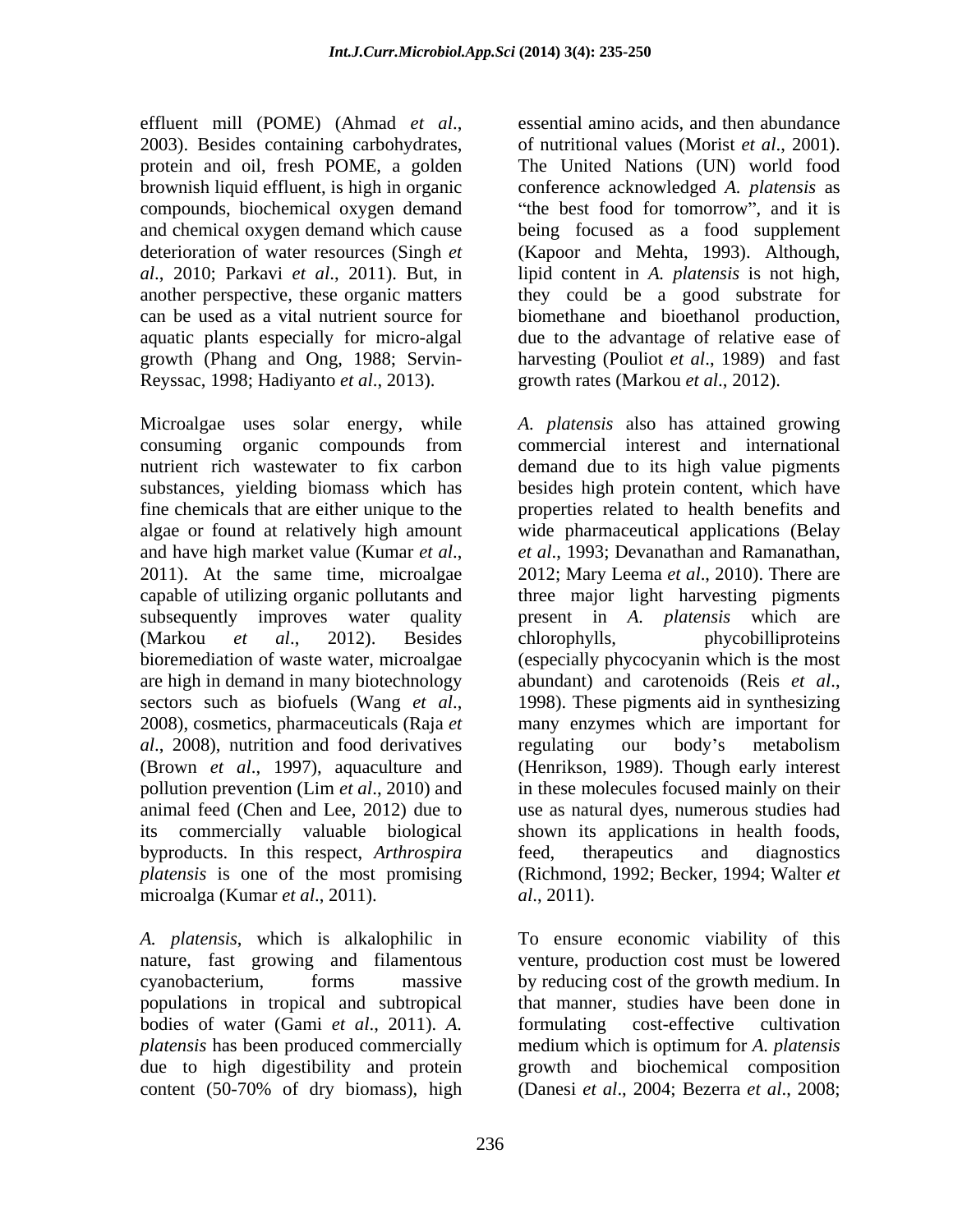Danesi *et al*., 2011). Accordingly, some digested or treated POME in laboratory researchers designed economical culture condition (Parkavi *et al*., 2011; Fitria Yuli medium using a large portion of *et al*., 2012). The novelty of this study is wastewater such as swine wastewater to optimize productivity of *A. platensis* (Cheunbarn and Peerapornpisal, 2010), pig cultured in outdoor tanks (10 L) in the and cattle manure (Markou and climate of Malaysia using fresh POME Georgakakis, 2011), human urine (Feng which were supplemented with and Wu, 2006), sago starch factory wastewater (Phang *et al*., 2000) and so on as nutrient supplement, at the same time used *A. platensis* to remediate the Mohd Nasir *et al*., 2013) and sodium pollutants in that wastewater. However, microalgal cultivation in wastewater from maintain the alkalinity of culture medium. human and animal for food and feed The aim of this study is to find the purpose may pose health risks. optimum fresh POME concentration (0%,

beneficial application in pharmaceutical, cosmetics and food industries. Fertilizing properties of POME which contains appreciable amounts of macro- and micronutrients (Habib *et al*., 1998; Singh *et al*., 2010) is suitable to support good *A. platensis* growth. Besides that, fresh POME is readily available in Malaysia and it is also cost effective feed for *A. platensis*  from The Culture Collection of Algae at growth in commercial cultivation. At the The University of Texas, Austin (UTEX) same time, culturing *A. platensis* in POME and pre-cultured in 20 L tanks containing offers inexpensive partial bioremediation 10 L of following culture medium: of this agricultural waste (Parkavi *et al.*, modified Kosaric medium (control), T1 <br>2011) and utilizes CO<sub>2</sub> while producing O<sub>2</sub> (0% v/v POME), T2 (1% v/v POME), T3 which is good for the environment.  $(2\% \text{ v/v } POME)$ , T4 (3% v/v POME), and Besides that, operation of open digestion T5 (4% v/v POME) for the pre-adaptation ponds in POME treatment which release process of *A. platensis* in different greenhouse gases such as methane and treatments. Cultivation and adaptation CO<sub>2</sub> to the environment (Yacob *et al.*, process was done at Field 2, Agriculture 2006) and cause ground water and river Faculty, Universiti Putra Malaysia (UPM) pollution (Lam and Lee, 2011) can be reduced. The contract of the contract of the contract of the contract of the contract of the contract of the contract of the contract of the contract of the contract of the contract of the contract of the contract of the c

Thus, in this study, fresh Palm Oil Mill *platensis* without affecting its productivity Effluent (POME), non-toxic in nature and pigments content as in control (Lam and Lee, 2011) is suggested to be medium. Besides, to improve the growth suitable supplementary nutrient in *A.*  measurement methods to highly represent *platensis* cultivation proposed for the growth of *A. platensis* cultured in which were supplemented with commercial fertilizers as nitrogen, phosphorus source because fresh POME is lack of these macronutrients (Ma, 2000; bicarbonate as carbon source and to maintain the alkalinity of culture medium. 1%, 2% 3%, and 4% v/v) to culture *A.*  colored medium containing high suspended solids such as POME.

# **Materials and Methods**

# *Arthrospira platensis* **culture**

Pure culture of *A. platensis* was obtained modified Kosaric medium (control), T1 (0% v/v POME), T2 (1% v/v POME), T3  $(2\%$  v/v POME), T4  $(3\%$  v/v POME), and process was done at Field 2, Agriculture Faculty, Universiti Putra Malaysia (UPM) under rain shelter.

Previously, small scale studies have been with  $3.2 \pm 0.13$  g/L dry weight, was done on Spirulina cultivation using initially inoculated into each respectiveTen percent of pre-cultured *A. platensis*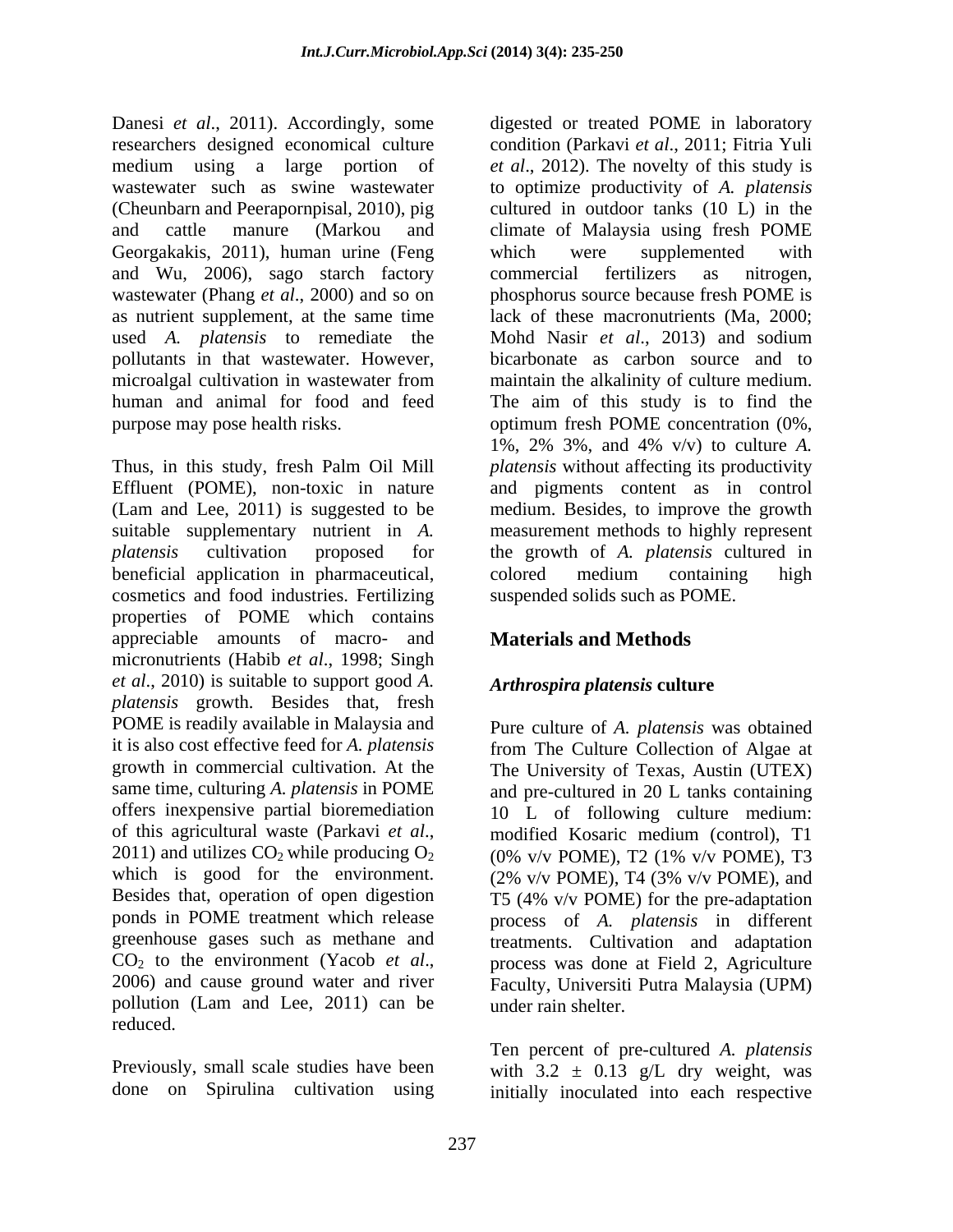treatment. Each control and treatments was done in five replicates in a negative control (without *A. platensis*) was

Control medium was prepared based on Kosaric medium (Tompkins *et al*., 1995) with modification using commercial 0.221 Urea, 0.07 H<sub>3</sub>PO<sub>4</sub>, 0.242 KOH, 0.02  $FeSO<sub>4</sub>$ .7H<sub>2</sub>O and 0.5 mL/L of trace metals solution composed of following elements<br>spectrophotometer with 620 nm  $(g/L):$  2.86 H<sub>3</sub>BO<sub>4</sub> 1.81 MnCl<sub>2</sub>.4H<sub>2</sub>O, 0.22  $ZnSO<sub>4</sub>.7H<sub>2</sub>O$ , 0.08  $CuSO<sub>4</sub>.5H<sub>2</sub>O$ , 0.01  $MoO<sub>3</sub>$ , and 0.01 COCl<sub>2</sub>.6H<sub>2</sub>O. Urea was the method by Sorokin (1973). added to culture medium by fed-batch<br>Chlorophyll  $\alpha$  was extracted with 95 %

# **Preparation of POME based medium**

Each POME based treatment was prepared using fresh palm oil mill effluent (POME) Productivity and supplemented with commercial and the substitution of the supplemented with commercial fertilizers as followed (g/L): 4.5 NaHCO<sub>3</sub>, <br>0.25 NaCl, 0.221 Urea, 0.07 H<sub>3</sub>PO<sub>4</sub>. Urea <br>following equation according to Danesi *et* was added to culture medium by fed-batch  $d(2011)$ . was added to culture medium by red-batch and (2011):<br>process (Danesi *et al.*, 2002). Fresh POME was obtained from Sri Ulu Langat Palm<br> $\mathbf{p} = (X - X)(T)^{-1}$ Oil Mill Sdn. Bhd. This wastewater was collected in high density polyethylene containers (20 L) from the primary discharge outlets one day before the experiment starts. Then, it was filtered thorough nylon cloth  $(30 \mu \text{ mesh size})$  and stored in cold room at 4-8<sup>o</sup>C prior to further usage. During the cultivation process, fresh POME was pulse-fed from day 0 until day 3 into each treatment as shown in table.1.

### **Growth Measurement**

Completely Randomized Design. A Three growth parameters were used done for control and each treatment. The determine the growth pattern of *A. A. platensis* cultures and negative control *platensis*. Negative control was considered were maintained until day 7 and agitated as blank for each growth parameters in using aquarium aeration pump. order to increase reliability of the growth **Preparation of control medium** *platensis* cultures was measured daily fertilizers as followed (g/L): 4.5 NaHCO<sub>3</sub>,<br>0.25 NaCl, 0.1 CaCl<sub>2</sub>, 0.2 MgSO<sub>4</sub>.7H<sub>2</sub>O, wavelength Estimation of the A *platensis* process (Danesi *et al.*, 2002). <br>
ethanol and evaluated with  $\frac{1}{2}$  of the ethanol evaluated evaluated **(Treatments)** Lichtenthaler (1987). It was done every throughout the study to measurement. The optical density of *A.*  using spectrophotometer (Hitachi U- 1900). First, the absorbance of the *A. platensis* cultural solution was manually scanned (wavelength range 550~700 nm), to test the cultures' optimum absorbed wavelength. Estimation of the *A. platensis* biomass was based on the tested absorbance values of microalgae under a spectrophotometer with 620 nm wavelength. Biomass dry weight was determined every alternate days followed the method by Sorokin (1973). Chlorophyll *a* was extracted with 95 % ethanol and evaluated spectrophotometrically (Hitachi U-1900) at 664 and 649 nm according to alternate days.

# **Productivity**

Productivity was calculated using the following equation according to Danesi *et al* (2011):

| angat Palm                    |          | $=(X_m - X_i)(T_c)^{-1}$                       |
|-------------------------------|----------|------------------------------------------------|
| tewater was                   | where: P | = productivity (g $L^{-1}$ day <sup>-1</sup> ) |
| polyethylene                  |          | $=$ initial biomass                            |
| e primary                     |          | concentration $(g L^{-1})$                     |
| before the                    |          | $=$ maximum biomass                            |
| was filtered                  | ∠∿m      | concentration (g $L^{-1}$ )                    |
| esh size) and                 |          | $=$ cultivation time related to                |
| <sup>o</sup> C prior to       |          | the maximum biomass                            |
| cultivation                   |          | concentration (days)                           |
| $\overline{a}$ $\overline{a}$ |          |                                                |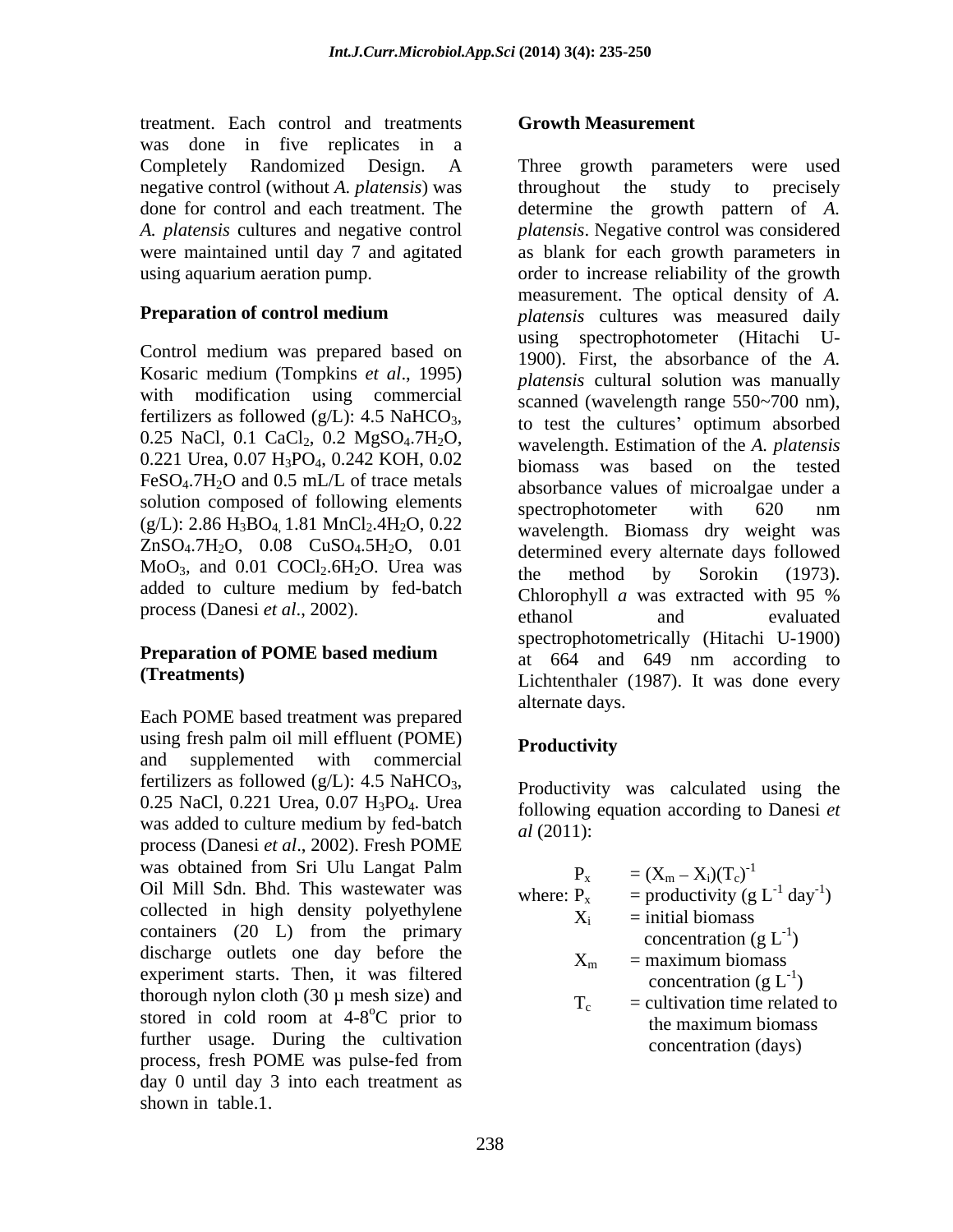Specific growth rate  $(\mu)$  was calculated by

where:  $X_i$  = initial biomass concentration  $T_c$  = cultivation time related to the maximum biomass<br>Results and Discussion concentration (days)

Upon reaching stationary phase on day 7, *A.platensis* was harvested using nylon cloth (25 µ pore size). Harvested samples were freeze-dried at -40°C for 72 hours analyzed. Chlorophyll and carotenoid was shown in Figure 1, 2 and 3 respectively.<br>extracted with 95 % ethanol in a water Based on these three growth at 664, 649, 470 nm followed the method preadaptation process. Next, A. platensis<br>by Lichtenthaler (1987). Phycocyanin was cultured in T2 (1 % v/v fresh POME) by Lichtenthaler (1987). Phycocyanin was cultured in T2 (1 % v/v fresh POME) extracted using 0.1M phosphate buffer reached maximum cell concentration (pH 7) (Walter *et al*., 2011) and evaluated spectrophotometrically (Hitachi U-1900) treatments. For example, maximum at 615 and 652 nm according to Bennett

Light intensity (Licor Li-250), air and increased in medium with decreasing culture temperature (Fisher Scientific) and POME concentration from T5 (4 % v/v culture temperature (Fisher Scientific) and <br>
air humidity (Fisher Scientific) was fresh POME) to T2 (1 % v/v fresh air humidity (Fisher Scientific) was fresh POME) to T2  $(1\% \text{ v/v} \text{ fresh} \text{ recorded daily from 7 am to 7 pm with 2})$  POME). Besides that, T1  $(0\% \text{ v/v} \text{ fresh})$ hours gap. pH of the culture medium was recorded on daily basis using pH meter (Mettler Toledo).

Productivity, specific growth rate and

**Specific growth rate** pigments production of *A. platensis* the following formula according to version 21 through one-way independent Markou *et al* (2012): analysis of variance (ANOVA) and  $\mu = (\ln X_m - \ln X_i)(T_c)^{-1}$  followed by Tukey HSD (Hollestly<br>Significant Difference) multiple -1 followed by Tukey HSD (Honestly  $(g L<sup>-1</sup>)$  comparison test. Correlation between each  $(g L<sup>-1</sup>)$  arough parameter readings was ) comparison test. Correlation octivities then  $X_m$ = maximum biomass determined using SPSS software version  $\frac{\text{correctation}}{g L^{-1}}$  concentration (g  $L^{-1}$ )  $\frac{\text{determined using SFSS}$  soliwate version )<br>
21 through bivariate correlation. cultured in different POME concentrations were analysed using SPSS software Significant Difference) multiple comparison test. Correlation between each growth parameter readings was

### **Results and Discussion**

### Pigments analysis **Solution Community Community** and *Alphaensis* in different **Growth of** *A.platensis* **in different concentrations of fresh POME**

and kept in freezer at -80°C before being biomass dry weight and chlorophyll *a* are extracted with 95 % ethanol in a water Based on these three growth bath at 70°C for 5 minutes and evaluated measurements, there was no presence of spectrophotometrically (Hitachi U-1900) lag phase in each treatment due to the extracted using 0.1M phosphate buffer and Bogorad (1973).  $\mu$  *platensis* grown in T2 was  $1.79 \pm 0.028$ **Environmental Growth Factors** 0.023 g/L). Moreover, maximum cell recorded daily from 7 am to 7 pm with 2 POME). Besides that, T1 (0 % v/v fresh Growth of *A. platensis* cultured in control and POME based medium which were expressed in terms of optical density, shown in Figure 1, 2 and 3 respectively. Based on these three growth preadaptation process. Next, *A. platensis* cultured in T2 (1 % v/v fresh POME) reached maximum cell concentration compared to control and all other treatments. For example, maximum biomass (dry weight) achieved by *A.*  g/L and it was followed by control (1.59  $\pm$ concentration of *A. platensis* was increased in medium with decreasing POME concentration from T5 (4 % v/v fresh POME) to T2 (1 % v/v fresh POME). Besides that, T1 (0 % v/v fresh POME) showed the lowest growth and maximum cell concentration among the treatments

**Data Analysis** Based on Table 2, the three growth measurements (optical density, biomass dry weight and chlorophyll *a*) were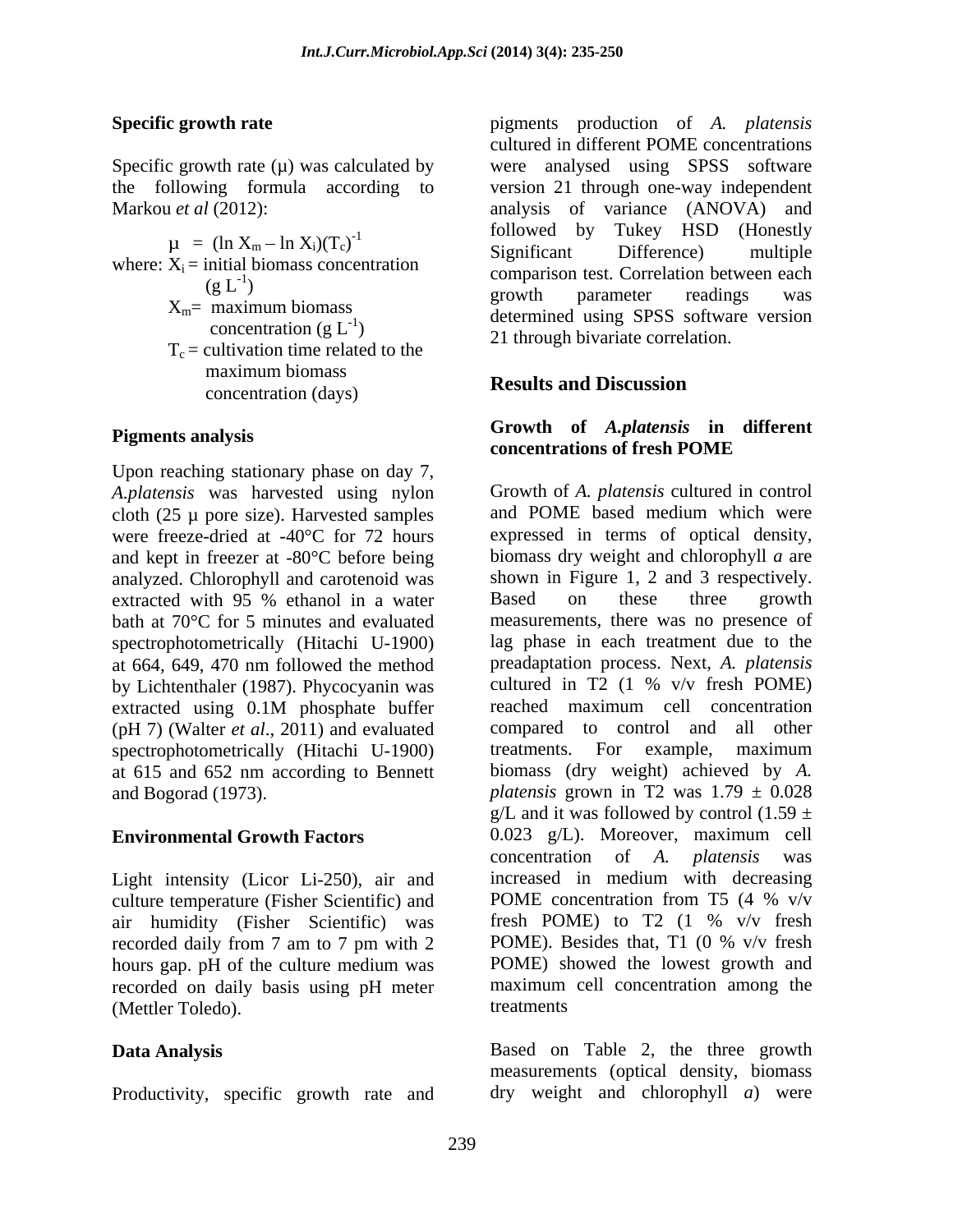significantly  $(p < 0.01)$  correlated. Thus, T5 due to acidic nature of fresh POME. It using negative control (medium without was observed that pH of POME based *A.platensis*) as blank for each medium (T2 to T5) started to increase after measurement is proven and reliable method to highly represent growth of *A*. **Firms** fresh POME with increasing amount from *platensis* cultured in colored and turbid medium such as POME.

Based on Table 3, productivity and cultured in T2 (1% v/v fresh POME) were pigments content as in control medium significantly higher  $(p < 0.05)$  compared (Table 4). higher  $(p < 0.05)$  in T2 while phycocyanin alkaline condition of the culture medium in control. Besides that, productivity, decreased in *A. platensis* cultured in POME. Moreover, *A. platensis* grown in significantly lower productivity, specific

Average light intensity, relative humidity, period are shown in Figure 4 and 5. Light intensity and temperature, which are the were relatively higher during daytime from 11 am to 5pm while relative medium with increasing POME humidity was lower during these hours. concentration from T2 (1 % v/v fresh Figure 6 shows pH of the culture medium. POME) to T5 (4 % v/v fresh POME) concentration of fresh POME from T2 to

day 4. This was due to the pulse-feed of fresh POME with increasing amount from day 0 until day 3.

specific growth rate of *A. platensis A. platensis* without adversely affecting its to control and other treatments. Next, addition of urea was applied in control Table 4 shows pigments content (% dry and medium which is a evidently feasible weight) in *A. platensis* cultured in control method (Danesi *et al*., 2011; Morocho and POME based medium. Based on this Jacome *et al*., 2012), loss of urea as table, *A. platensis* grown in control and T2 ammonia from this open cultivation had significantly higher (*p* < 0.05) system was out of control due to relatively chlorophyll content. Furthermore, high temperature in Malaysia, especially carotenoid content was significantly during day time (Figure 5) and also content was significantly (*p* < 0.05) higher (Figure 6) (Kasim *et al*., 2009; Mohd specific growth rate and pigments content presence of appropriate amount of humic medium with increasing concentration of (Rosliza *et al*., 2009; Yaser *et al*., 2013) T1 (0 % v/v fresh POME) had ammonium in culture medium which growth rate and pigments content *platensis* compared to control medium. compared to control and other treatments Properties of these acidic materials such as *Environmental growth factors* low pH and high cation exchange capacity *measurement throughout the study* (CEC) reduced ammonia volatilization air temperature and culture temperature for (Ameera *et al*., 2009; Latifah *et al*., 2011; every day throughout the cultivation Ahmed *et al*., 2012) in POME based This study showed, 1 % v/v fresh POME had enhanced growth and productivity of pigments content as in control medium Even though, fed-batch medium which is a evidently feasible alkaline condition of the culture medium Yusuff *et al*., 2009). On the other hand, and fulvic acids in 1 % v/v fresh POME effectively promoted retention of ammonium in culture medium which improved growth and development of *A.*  from the medium by inhibiting urease activity and delaying hydrolysis of urea medium.

important factors in *A. platensis* growth, Besides that, growth and high value The pH decreased with increasing decreased. This phenomenon can be pigments of *A. platensis* cultured in medium with increasing POME concentration from T2 (1 % v/v fresh POME) to T5 (4 % v/v fresh POME) evidently related with the presence of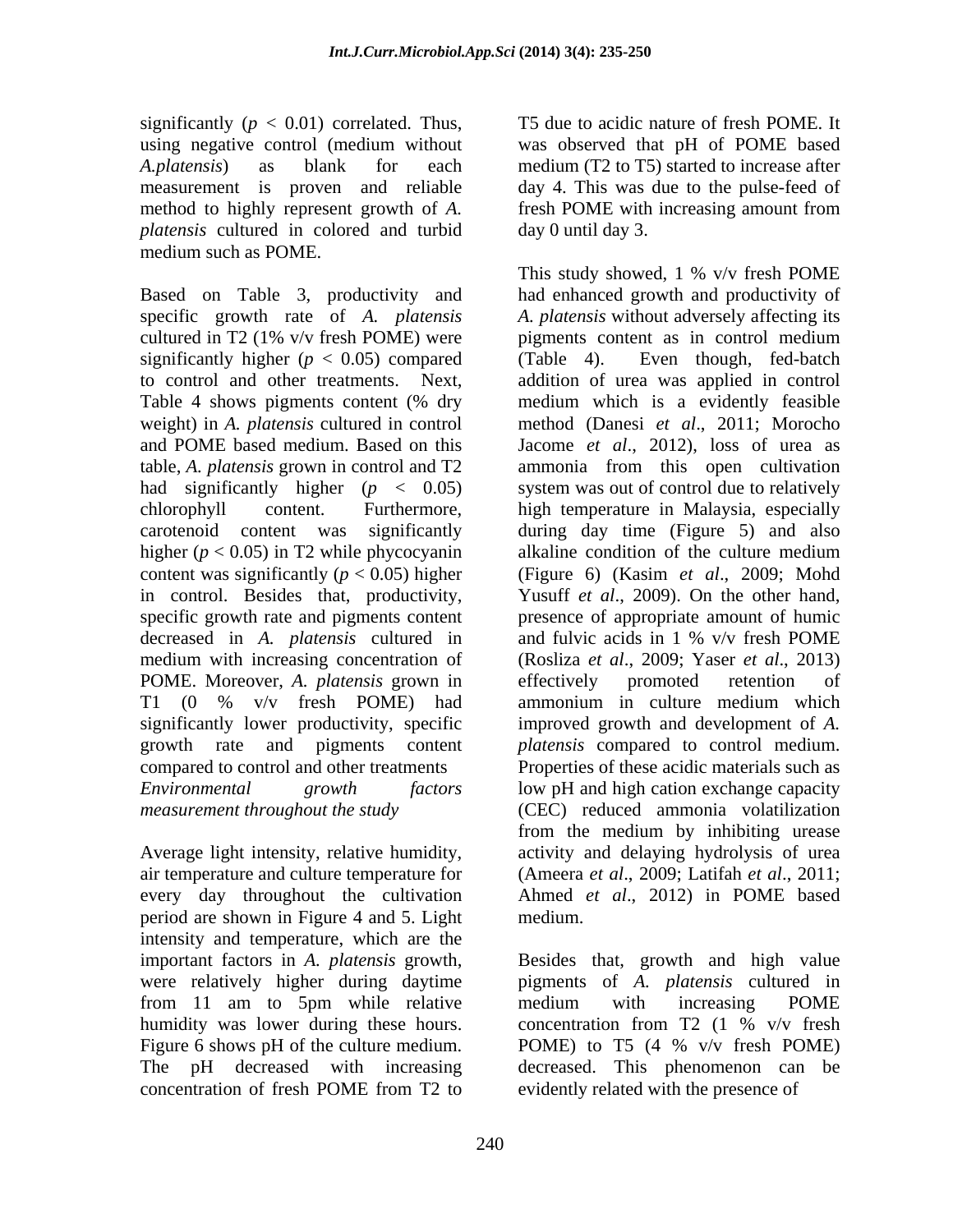| Treatments | POME concentrations  | Total POME (mL)        |       |       | Fed-batch (mL) |       |
|------------|----------------------|------------------------|-------|-------|----------------|-------|
|            | $(\% \, \text{V/v})$ | in 10 L of culture.    | Day 0 | Day 1 | Day 2          | Day 3 |
|            |                      | No addition of<br>POME |       |       |                |       |
| <b>A</b>   |                      | 100                    |       |       |                |       |
|            |                      | ZUU                    |       | ய     |                | 80    |
|            |                      | $\Omega$               |       |       |                | 120   |
|            |                      |                        |       |       | 120            | 160   |

**Table.1** Pulse-feeding information of fresh POME into 10 L of culture from day 0 until day 3

**Figure.1** Optical density of *A. platensis* grown in different POME concentrations. Control;  $(\blacklozenge)$ , Treatment 1; ( $\blacksquare$ ), Treatment 2; ( $\blacktriangle$ ); Treatment 3; ( $\times$ ), Treatment 4; ( $+\!$ ), Treatment 5; ( $\bullet$ ). Values are presented as mean  $\pm$  SE (n = 5).



Figure.2 Biomass (g L<sup>-1</sup>) dry weight of *A. platensis* grown in different POME concentrations. Control; ( $\blacklozenge$ ), Treatment 1; ( $\blacksquare$ ), Treatment 2; ( $\blacktriangle$ ); Treatment 3; ( $\times$ ), Treatment 4; ( $+$ ), Treatment 5; ( $\bullet$ ). Values are presented as mean  $\pm$  SE (n = 5).

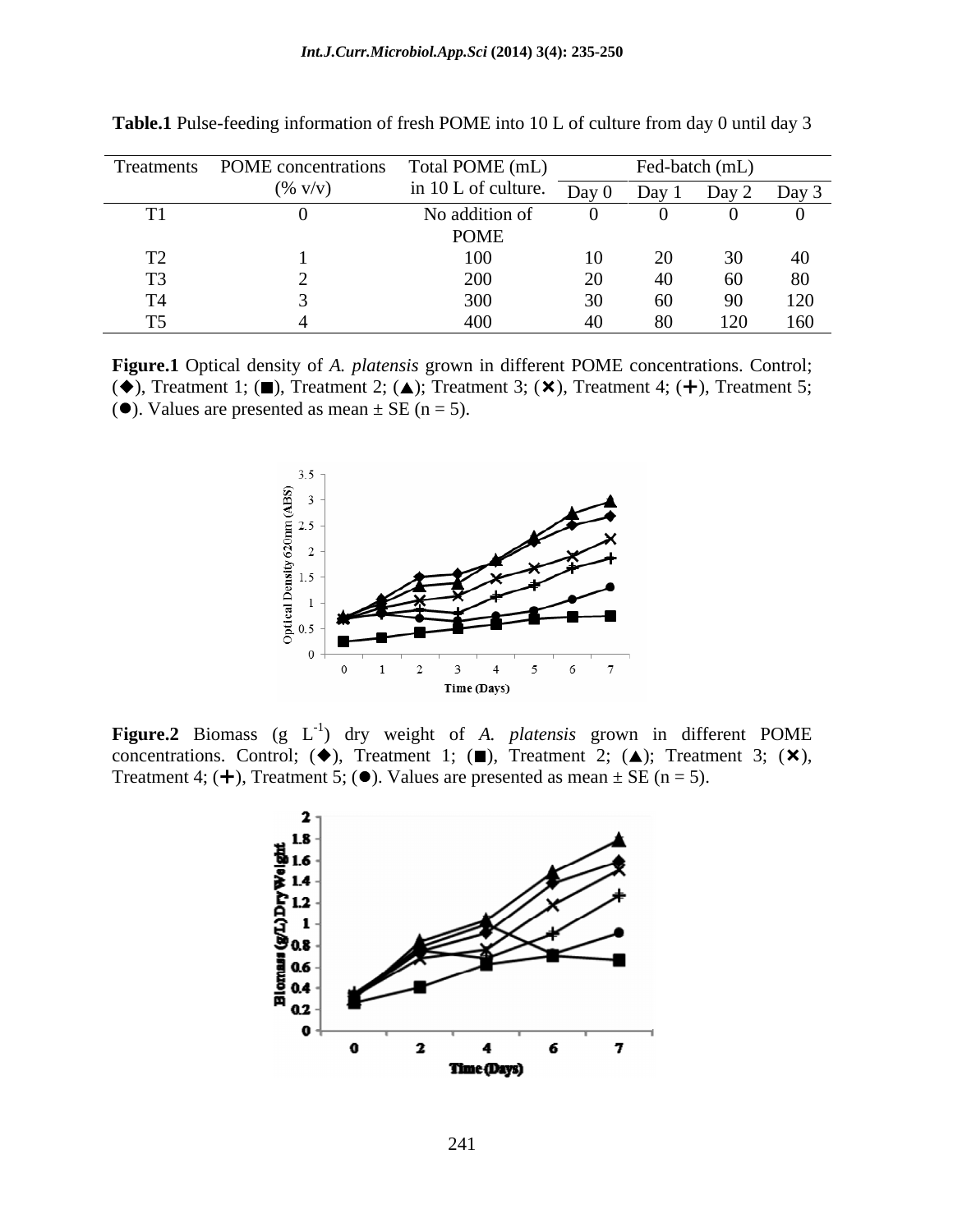**Figure.3** Chlorophyll *a* (mg  $L^{-1}$ ) of *A. platensis* grown in different POME concentrations. **Figure.3** Chlorophyll *a* (mg L<sup>-1</sup>) of *A. platensis* grown in different POME concentrations. Control; ( $\blacklozenge$ ), Treatment 1; ( $\blacksquare$ ), Treatment 2; ( $\blacktriangle$ ); Treatment 3; ( $\blacktriangledown$ ), Treatment 4; ( $\blacklozenge$ ), Values are p



**Table.2** Results of correlation between the three growth parameters

| Treatments | Biomass & OD             | OD & Chlorophyll a       | Biomass & Chlorophyll a  |
|------------|--------------------------|--------------------------|--------------------------|
|            | (pearson correlation, r) | (pearson correlation, r) | (pearson correlation, r) |
| Control    | 0.998                    | 0.960                    | 0.967                    |
|            | 0.964                    | 0.775                    | 0.794                    |
|            | 0.978                    | 0.985                    | 0.964                    |
|            | 0.936                    | 0.978                    | 0.981                    |
|            | 0.958                    | 0.935                    | 0.945                    |
|            | 0.92                     | 0.892                    | 0.962                    |

\*correlation is significant at the 0.01 level (2-tailed).

**Table.3** Results of productivity (g  $L^{-1} d^{-1}$ ) and specific growth rate ( $\mu$ ) of *A. platensis* grown in different POME concentrations

| Treatments                     | Productivity $(g L^{-1} d^{-1})$ | Specific growth rate $(\mu d^{-1})$ |
|--------------------------------|----------------------------------|-------------------------------------|
| Control                        | $0.181 \pm 0.0034^b$             | $0.227 \pm 0.0031^b$                |
| TT1                            | $0.057 \pm 0.0019^e$             | $0.130 \pm 0.0037$ <sup>d</sup>     |
| $T^{\wedge}$<br>$\perp$        | $0.211 \pm 0.0034^a$             | $0.250 \pm 0.0026^a$                |
| $\mathbf{m}$<br>$\overline{1}$ | $0.168 \pm 0.0034^b$             | $0.218 \pm 0.0066^b$                |
| $T = 4$                        | $0.130 \pm 0.0031$ <sup>c</sup>  | $0.181 \pm 0.0042$ <sup>c</sup>     |
| $\sim$                         | $0.082 \pm 0.0022^d$             | $0.142 \pm 0.0016^{\circ}$          |

Each value is presented as mean  $\pm$  SE (n = 5). Means within each column with different letters (a-e) differ significantly ( $p < 0.05$ ).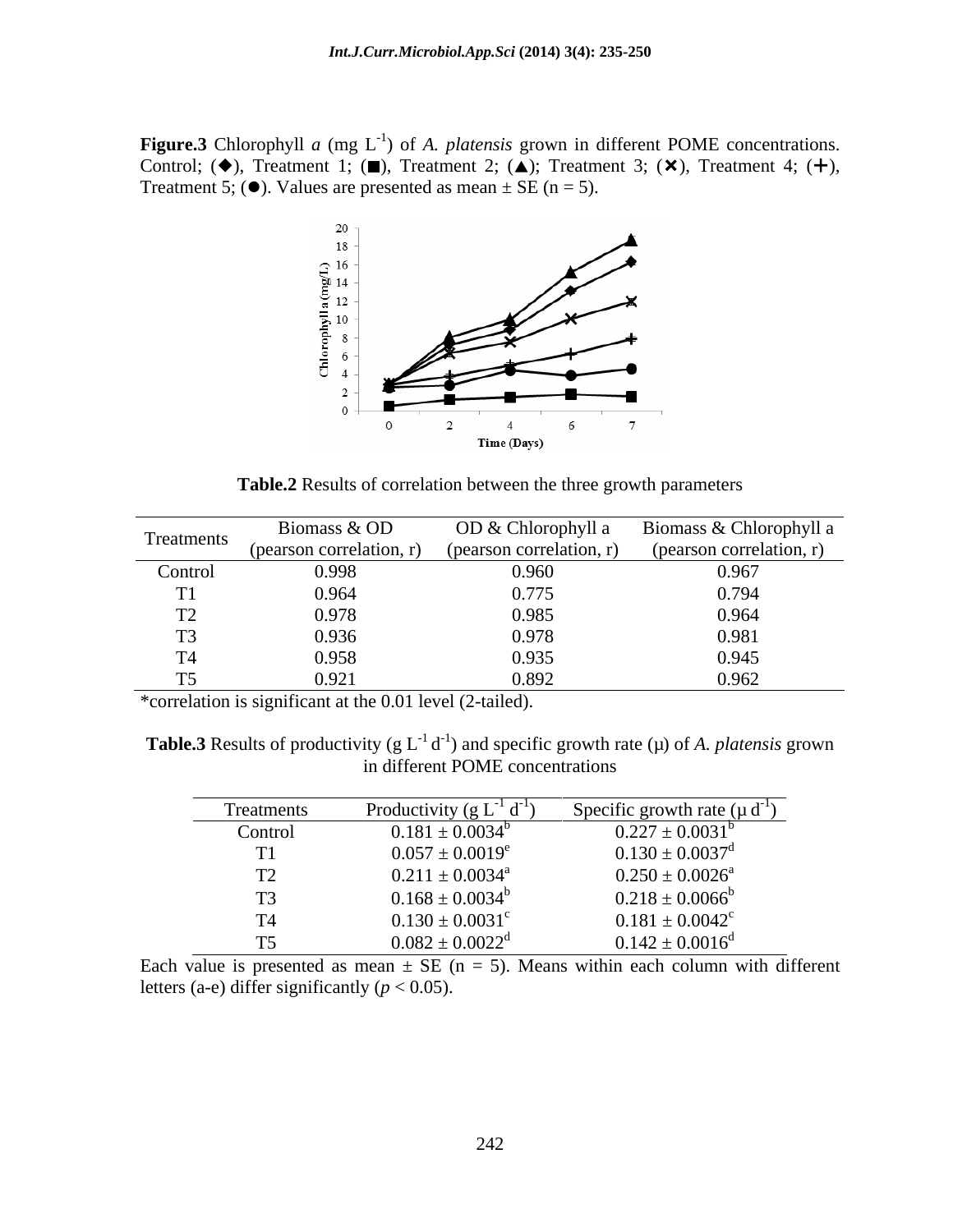| Treatments | Chlorophyll<br>Carotenoid    |                              | Phycocyanin                    |  |
|------------|------------------------------|------------------------------|--------------------------------|--|
|            | (% Dry weight)               | (% Dry weight)               | (% Dry weight)                 |  |
| Control    | $1.026 \pm 0.023^a$          | $0.533 \pm 0.004^b$          | $13.585 \pm 0.192^{\text{a}}$  |  |
|            | $0.235 \pm 0.014^e$          | $0.175 \pm 0.004^{\text{f}}$ | $4.636 \pm 0.229^e$            |  |
|            | $1.045 \pm 0.024^{\text{a}}$ | $0.573 \pm 0.005^{\text{a}}$ | $12.013 \pm 0.110^6$           |  |
|            | $0.793 \pm 0.016^b$          | $0.484 \pm 0.008^c$          | $9.770 \pm 0.104^c$            |  |
|            | $0.623 \pm 0.022^c$          | $0.384 \pm 0.011^d$          | $6.108 \pm 0.098$ <sup>d</sup> |  |
|            | $0.509 \pm 0.011^{\rm d}$    | $0.330 \pm 0.005^e$          | $5.011 \pm 0.103^e$            |  |

**Table.4** Pigments content (% dry weight) in *A. platensis* cultured in control and treatments with different POME concentrations

Each value is presented as mean  $\pm$  SE (n = 5). Means within each column with different letters (a-f) differ significantly ( $p < 0.05$ ).

**Figure.4** Average light intensity ( $\mu$ mol/m<sup>2</sup>s) ( $\Box$ ) and relative humidity (%) ( $\blacklozenge$ ) throughout the cultivation duration. Values are presented as mean  $\pm$  SE (n = 8)



**Figure.5** Average air temperature ( $^{\circ}C$ ) ( $\blacklozenge$ ) and culture temperature ( $^{\circ}C$ ) ( $\blacksquare$ ) throughout the cultivation duration. Values are presented as mean  $\pm$  SE (n = 8)

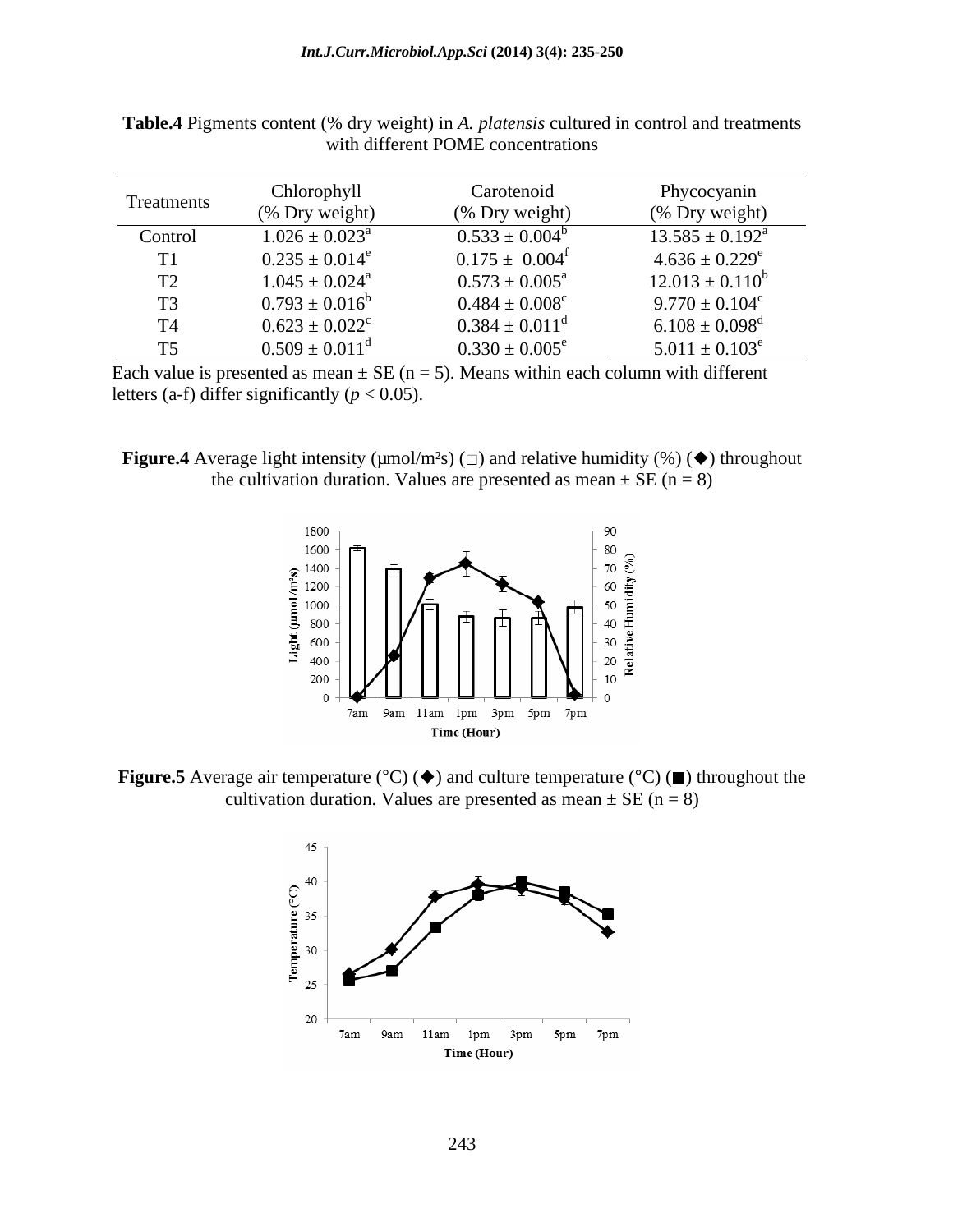**Figure.6** pH of *A. platensis* grown in different POME concentrations. Control;  $(\diamondsuit)$ , Treatment 1; ( $\blacksquare$ ), Treatment 2; ( $\blacktriangle$ ); Treatment 3; ( $\times$ ), Treatment 4; ( $+$ ), Treatment 5; ( $\lozenge$ ). Values are presented as mean  $\pm$  SE (n = 5).



**Table.5** Comparison of productivity and specific growth of Spirulina from previous studies with present study

| Medium           | Reactor                              | Condition | Productivity<br>$(g L^{-1} d^{-1})$ | Specific<br>growth<br>rate ( $\mu$ d <sup>-1</sup> |      | Duration References |
|------------------|--------------------------------------|-----------|-------------------------------------|----------------------------------------------------|------|---------------------|
|                  | Zarrouk's Photobioreactor Greenhouse |           | 0.030                               | 0.074                                              | 450h | Colla et al         |
|                  | (20L)                                |           |                                     |                                                    |      | (2007)              |
| Digested         | High rate algal Outdoor              |           | 0.088                               | 0.570                                              | 16d  | Phang et al         |
|                  | pond $(60 L)$                        |           |                                     |                                                    |      | (2000)              |
| sago<br>effluent |                                      |           |                                     |                                                    |      |                     |
| Digested         | Erlenmeyer                           | Indoor    | 0.029                               | 0.128                                              | 7 d  | Fitria Yuli         |
| <b>POME</b>      | flask $(1L)$                         |           |                                     |                                                    |      | <i>et al</i> (2012) |
| Olive-oil        | Photobioreactor                      | Indoor    | 0.110                               | 0.173                                              | 14d  | Markou et           |
|                  | (0.5 L)                              |           |                                     |                                                    |      | al(2012)            |
| mill<br>effluent |                                      |           |                                     |                                                    |      |                     |
| T2               | Tank $(10 L)$                        | Outdoor   | 0.211                               | 0.250                                              | 7 d  | Present             |
|                  |                                      |           |                                     |                                                    |      | study               |

microalgal growth inhibitory factors in concentration and concurrently affects fresh POME such as chelating substances growth of *A. platensis*. Therefore, in this especially tannins (Habib *et al*., 2003; Yaser *et al.*, 2013) and humic acid (Mohd lower concentrations (1 to 4 % v/v) and Yusuff *et al.*, 2009), high suspended solids pulse-fed into the culture medium in order (18000 ppm) (Ahmad *et al*., 2003) and dark coloration which inhibit light penetration and also low pH (4.7) (Ahmad *et al*., 2003). Intensity of these inhibitory factors increased with increasing POME

study, fresh POME was diluted to the pulse-fed into the culture medium in order to reduce those negative effects.

Chelating agents mainly tannins are also known as anti-nutrients because they often lower absorption of some minerals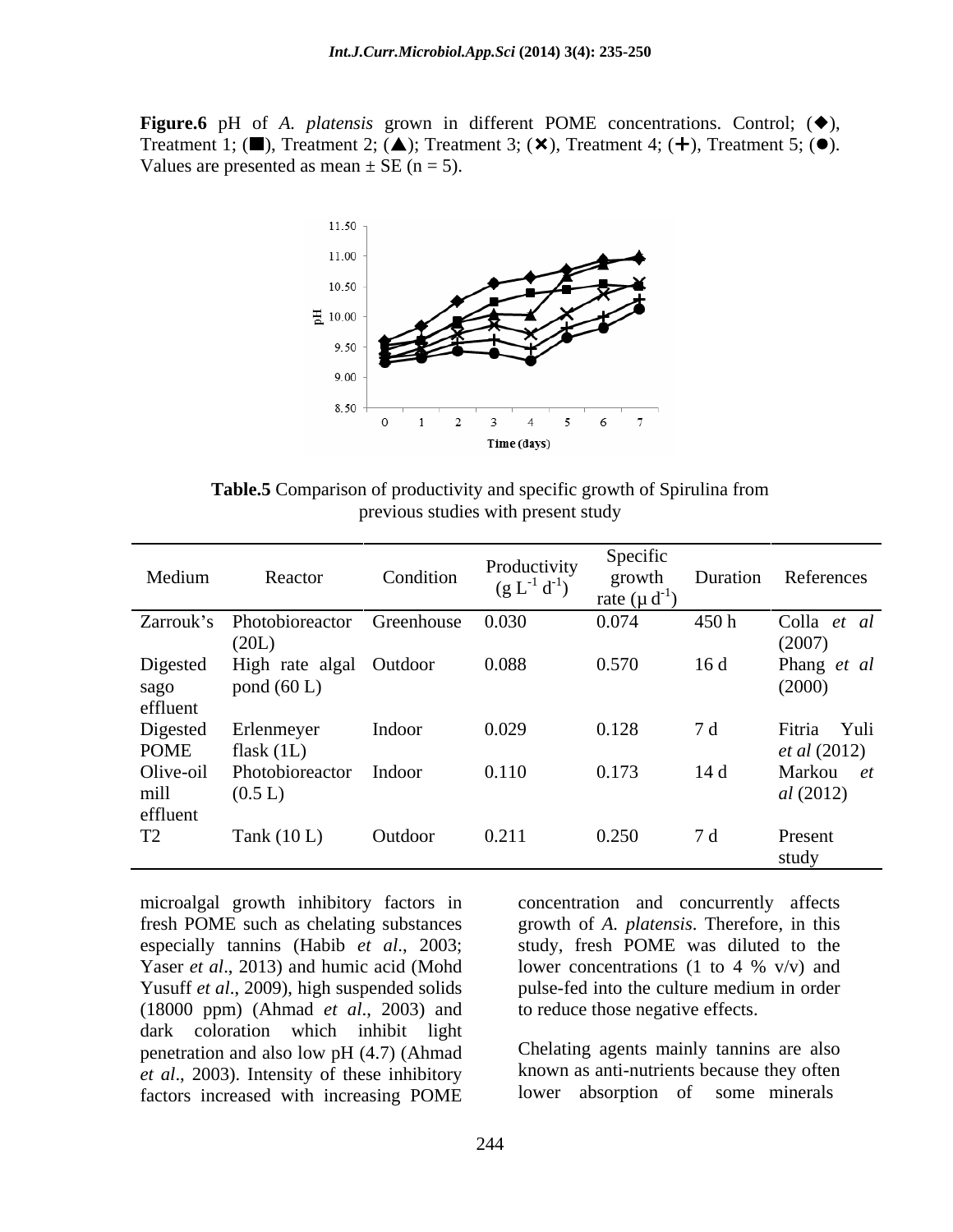especially iron into the living cells (Ashok increased in the culture medium with and Upadhyaya, 2012). These compounds form insoluble complex with divalent ions result, photosynthetic pigments reduced in particularly iron, making them less darker medium (Madhyastha and Vatsala, available for absorption (Brune *et al*., 1989; Hassan *et al*., 2003; Afsana *et al*., 2004; Ashok and Upadhyaya, 2012). When POME concentration increasing, condition as proved by Bhatnagar*et al* formation of tannin-iron complexes also (2011) and Kong *et al* (2011). Similar increased while availability of iron for result was obtained in this study where *A.platensis* consumption been reduced*.* Concomitantly, pigments content in *platensis* cultured in T2 (1 % v/v fresh *A.platensis* cultured in medium with higher POME concentration decreased due significantly higher (*p* < 0.05) compared to the reduction in the number of iron- to control medium (photoautotrophic containing protein within the condition) and other POME based photosynthetic apparatus and also treatments (heterotrophic condition). structural alteration of thylakoid membranes and phycobilisomes (Kudo *et al*., 2000). Xing *et al* (2007) also proved POME, productivity, specific growth rate that iron deficiency causes pigment and pigments production of *A. platensis* reduction in phytoplankton. Besides that, decreasing photosynthetic efficiency in medium with increasing POME than T1, treatment without POME addition concentration also accompanied with (0% v/v fresh POME). This suggests *A.*  reduction in carbon fixation which leads to *platensis* benefited the organic nutrients decrease in cell volume (van Leeuwe and available in fresh POME for growth and Stefels, 1998). Thus, these types of

Next, as concentration of fresh POME investigations are presently applicable increased, increasing turbidity and darker since low cost biomass production derived color of growth medium due to the from the use of an inexpensive and easily<br>presence of tannic, humic and fulvic acids available medium such as fresh POME. presence of tannic, humic and fulvic acids (Yaser *et al*., 2013), limit light penetration and photosynthesis reaction through shading effect in the cultivation system Spirulina growth which could be (Habib *et al*., 2003). This phenomenon economically viable and environmental changed the POME based treatments (T2 friendly. to T5) to mixotrophic and heterotrophic state. When photosynthetic green algae Furthermore, this investigation also grow in mixotrophic condition, light and produced more prominent and comparable organic carbon consumed as carbon source findings with previous literatures. This is while, only organic carbon is the key proved in Table 5 where the productivity carbon source in heterotrophic condition (Abreu *et al.*, 2012). Consequently, rate of cultured in T2 (1 % v/v fresh POME) photosynthesis metabolism decreased within 7 days were comparatively higher while rate of oxidative glucose metabolism

increasing POME concentration. As a 2007). Hence, microalgae have greater growth rate under mixotrophic condition than heterotrophic and autotrophic productivity and specific growth rate of *A. platensis* cultured in T2 (1 % v/v fresh POME) (mixotrophic condition) were

Although growth inhibitory factors exist in cultured in POME based medium (T2 to T5) were significantly higher  $(p < 0.05)$ productivity. Thus, these types of from the use of an inexpensive and easily available medium such as fresh POME. Besides that, this study also added value to this wastewater as a potential fertilizer for Spirulina growth which could be friendly.

Furthermore, this investigation also and specific growth rate of *A. platensis* cultured in T2 (1 % v/v fresh POME) compared to the previous studies.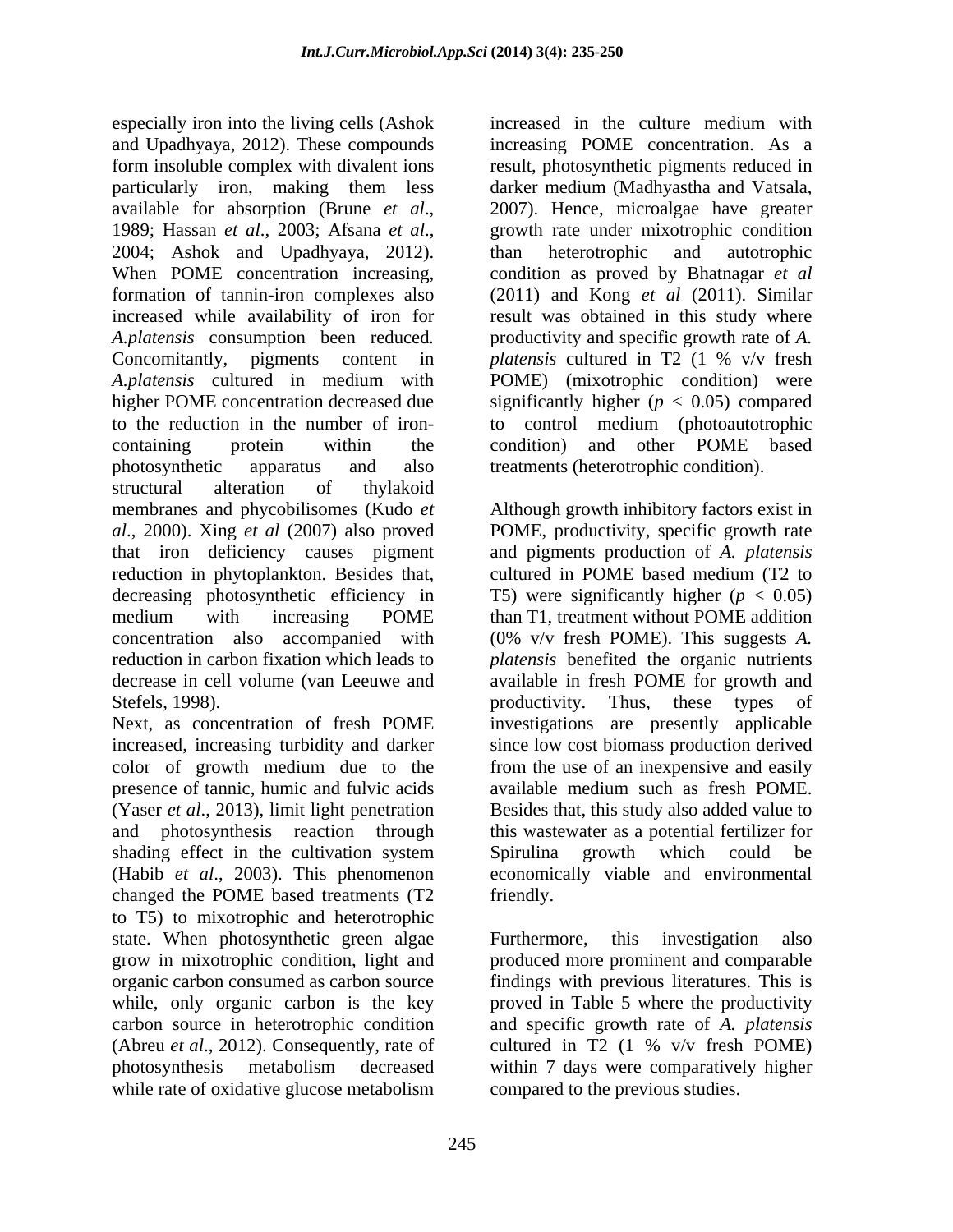This study also could be a key factor for (RUGS), Universiti Putra Malaysia. The developing a competitive process for the authors would like to thank Agriculture production of high value products such as Faculty, UPM for providing cultivation pigments. Spirulina in nature contains appreciable amount of pigments, Oil Mill Sdn.Bhd. for providing fresh expressed in % dry weight: 0.37 for POME source. carotenoid, 1.00 for chlorophyll, and 14.00 for phycocyanin (Henrikson, 1989). In References present study, *A. platensis* cultured in T2 contained higher amounts of carotenoid  $(0.573 \pm 0.005$  % dry weight), and similar amount of chlorophyll content  $(1.045 \pm$ 0.024 % dry weight) compared to previous *vulgaris* using industrial dairy waste as study done by Henrikson (1989). organic carbon source. Bioresour. However, lower phycocyanin content was  $(12.013 \pm 0.110 \%$  dry weight) probably due to the different cultivation condition Hara, H. 2004. Reducing effect of such as temperature (Figure 5), light intensity (Figure 4), photoperiod (12:12)

1 % v/v fresh POME is optimum for *A.*  Ahmad, A.L., Ismail, S., and Bhatia, S. *platensis* growth and pigments production in the climate of Malaysia due to the mill effluent (POME) using membrane presence of appropriate amount of humic and fulvic acids which reduce loss of Ahmed, O.H., Rosliza, S., Ab. Majid, ammonia from urea. Besides, fresh POME N.M., and Jalloh, M.B. 2012. Effect of contains appreciable amount of vital nutrients for algal growth thereby, addition of macro and micro minerals except ammonium and available nitrate. Afr. nitrogen and phosphorus can be omitted which could reduce the cost of production. This study also gives a good view on fresh N.M., and Jalloh, M.B. 2009. POME as a cheaper and easily available<br>Reducing ammonia loss from urea by organic fertilizer source in Malaysia to culture *A. platensis* and also to increase the efficiency of urea in the growth medium. Thus, further investigations Ashok, P.K., and Upadhyaya, K. 2012. should be done in commercial cultivation Tannins are astringent. J. of *A. platensis* using fresh POME for food

This research was financially supported by

Faculty, UPM for providing cultivation site and manager of Sri Ulu Langat Palm POME source.

### **References**

- Abreu, A.P., Fernandes, B., Vicente, A.A., Teixeira, J., and Dragone, G. 2012. Mixotrophic cultivation of *Chlorella vulgaris* using industrial dairy waste as Technol. 118: 61-66.
- and so on. manganese by rats. Biosci. Biotechnol. Afsana, K., Shiga, K., Ishizuka, S., and ingesting tannic acid on the absorption of iron, but not of zinc, copper and Biochem. 68: 584-592.
	- 2003. Water recycling from palm oil technology. Desalination. 157: 87-95.
	- N, P and K humates on dry matter of *Zea mays* and soil pH, exchangeable ammonium and available nitrate. Afr. J. Biotechnol. 11: 9566-9571.
	- Ameera, A.R., Ahmed, O.H., Ab. Majid, N.M., and Jalloh, M.B. 2009. Reducing ammonia loss from urea by mixing with humic and fulvic acids isolated from coal. Am. J. Environ. Sci. 5: 420-426.
	- Tannins are astringent. J. Pharmacognosy. Phytochem. 1: 45-50.
- and feed purposes.<br>Becker, E.W. 1994. Microalgae: **Acknowledgment** Cambridge University Press, Becker, E.W. 1994. Microalgae: Biotechnology and microbiology*.* Cambridge University Press, Cambridge.
- Research University Grant Scheme Shimamatsu, H. 1993. Current Belay, A., Ota, Y., Miyakawa, K., and Shimamatsu, H. 1993. Current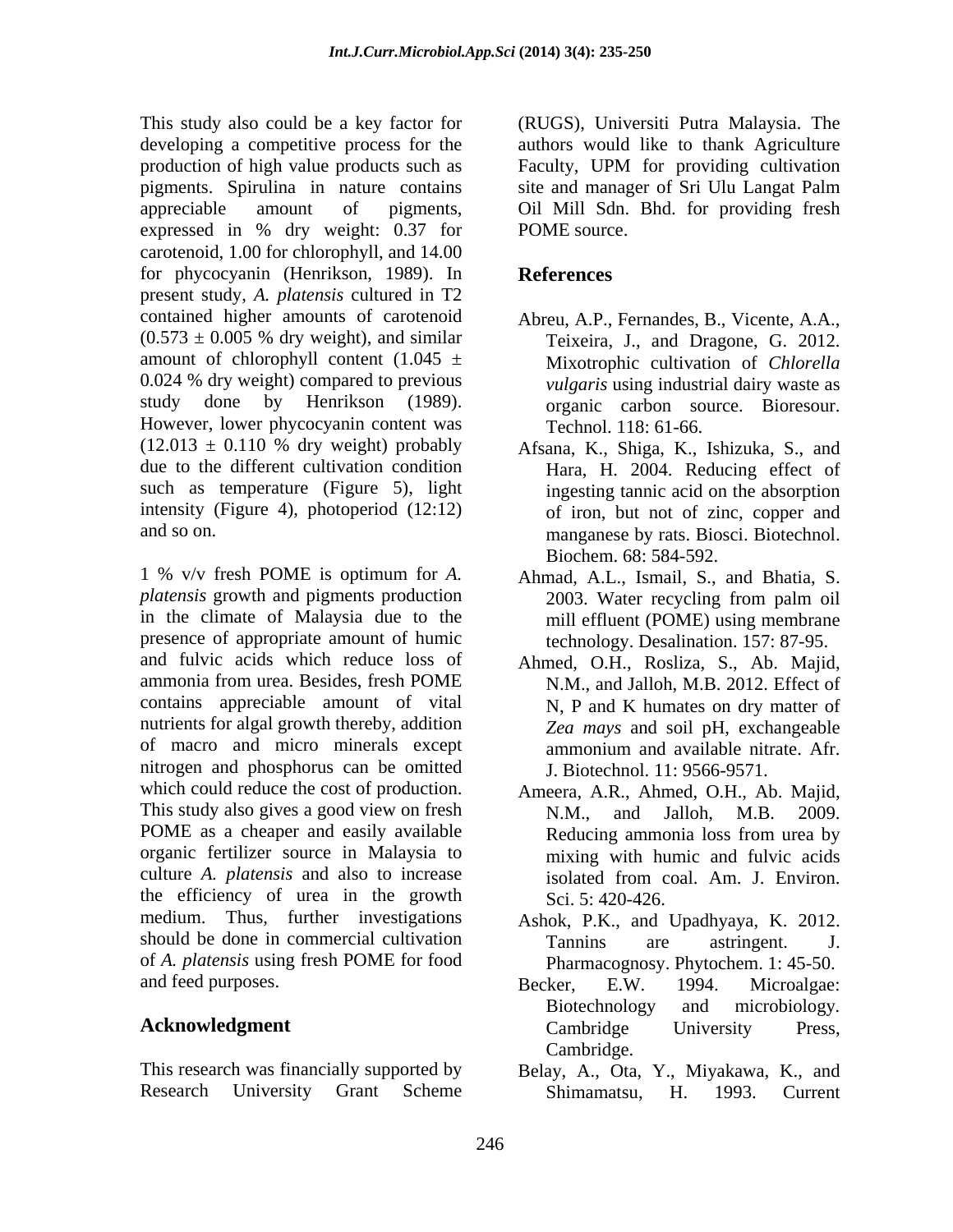knowledge on potential health benefits of Spirulina. J. Appl. Phycol. 5: 235-

- Bennett, A., and Bogorad, L. 1973. in a filamentous blue-green alga. J.
- Bezerra, R.P., Matsudo, M.C., Converti, A., Sato, S., and de Carvalho, J.C.M.
- Bhatnagar, A., Chinnasamy, S., Singh, M., biomass production by mixotrophic
- Brown, M.R., Jeffrey, S.W., Volkman, Nutritional properties of microalgae Biomass Bioenerg. 26: 329-335.
- Brune, M., Rossander, L., and Hallberg, L. compounds: Importance of different
- Chen, Y.C., and Lee, M.C. 2012. Double power double- heterostructure light
- Cheunbarn, S., and Peerapornpisal, Y. *platensis* using anaerobically swine
- Colla, L.M., Reinehr, C.O., Reichert, C., and Costa, J.A.V. 2007. Production of and Costa, J.A.V. 2007. Production of Biomass Utln. 2: 15-26.<br>
biomass and nutraceutical compounds Habib, M.A.B., Yusoff, F.M., Phang,

temperature and nitrogen regimes. Bioresour. Technol. 98: 1489-1493.

- 241. Danesi, E.D.G., Rangel-Yagui, C.O., de Complementary chromatic adaptation An investigation of effect of replacing Cell Biol. 58: 419-435. production of chlorophyll by *Spirulina*  Carvalho, J.C.M., and Sato, S. 2002. nitrate by urea in the growth and *platensis*. Biomass Bioenerg. 23: 261- 269.
- 2008. Influence of ammonium chloride Danesi, E.D.G., Rangel-Yagui, C.O., Sato, feeding time and light intensity on the S., and de Carvalho, J.C.M. 2011. cultivation of *Spirulina (Arthrospira)* Growth and content of *Spirulina platensis*. Biotechnol. Bioeng. 100: 297-305. cultivated at different values of light and Das, K.C. 2011. Renewable different nitrogen sources. Braz. J. *platensis* biomass chlorophyll intensity and temperature using Microbiol. 42: 362-373.
- algae in the presence of various carbon Danesi, E.D.G., Rangel-Yagui, C.O., de sources and wastewaters. Appl. Energ. Carvalho, J.C.M., and Sato, S. 2004. 88: 3425-3431. Effect of reducing the light intensity J.K., and Dunstan, G.A. 1997. chlorophyll by Spirulina platensis. on the growth and production of chlorophyll by *Spirulina platensis*. Biomass Bioenerg. 26: 329-335.
- for mariculture. Aquaculture, 151: Devanathan, J., and Ramanathan, N. 2012. 315-331. Pigment production from Spirulina 1989. Iron absorption and phenolic with dry poultry manure. J. Algal Pigment production from *Spirulina platensis* using seawater supplemented Biomass Utln. 3: 66-73.
- phenolic structures. Eur. J. Clin. Nutr. Feng, D.L., and Wu, Z.C. 2006. Culture of 43: 547-557. *Spirulina platensis* in human urine for biomass production and  $O_2$  evolution. J. Zhejiang Univ. Sci. B. 7: 34-37.
- emitting diodes in microalgae Fitria Yuli, A.S., I Made, A.S., and *Spirulina platensis* and *Nannochloropsis oculata*, cultures. J. Mar. Sci. Technol. 20: 233-236. 2010. Cultivation of *Spirulina*  jumlah nutrien. Jurnal Teknologi Hadiyanto, H. 2012. Kultivasi mikroalga *Spirulina platensis* dalam media POME dengan variasi konsentrasi POME dan komposisi Kimia dan Industri. 1: 487-494.
- wastewater treatment effluent. Int. J. Gami, B., Naik, A., and Patel, B. 2011. Agr. Biol. 12: 586-690. Cultivation of *Spirulina* species in different liquid media. J. Algal
- by *Spirulina platensis* under different S.M., Kamarudin, M.S., and Mohamad, S. 1998. Chemical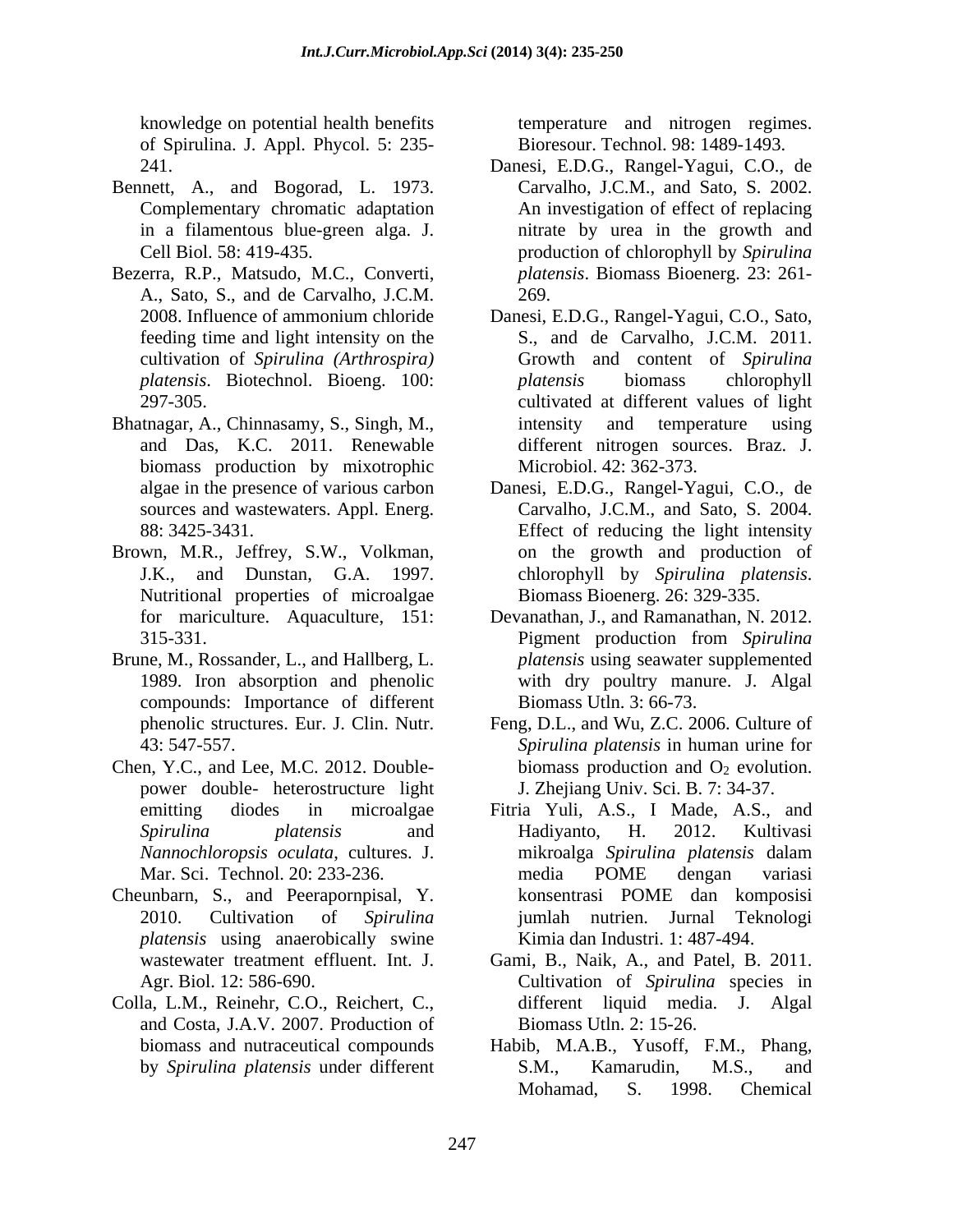- Habib, M.A.B., Yusoff, F.M., Phang, and physiology of the marine diatom nutritional values of *Molina micrura*
- Phytoremediations of palm oil mill Microbiol. 42: 1128-1135.
- Hassan, I.A., Elzubeir, E.A., and El Tinay, A.H. 2003. Growth and apparent
- Henrikson, R. 2009. Earth Food Spirulina:
- Kapoor, R., and Mehta, U. 1993. Effect of and carotenoids: Pigments of (Spirulina) on outcome of pregnancy
- Kasim, S., Ahmed, O.H., Ab. Majid, N.M., Yusop, M.K., and Jalloh, M.B.
- Kong, W., Song, H., Cao, Y., Yang, H., characteristics of biomass production,
- characteristics and essential nutrients Kudo, I., Miyamoto, M., Noiri, Y., and of agroindustrial effluents in Malaysia. Maita, Y. 2000. Combined effects of Asian Fish. Sci. 11: 279-286. temperature and iron on the grwoth S.M., Kamarudin, M.S., and *Phaeodactylum tricornutum* Mohamed, S. 2003. Growth and (Bacillariophyceae). J. Phycol. 36: and physiology of the marine diatom *Phaeodactylum tricornutum* 1096-1102.
- fed on *Chlorella vulgaris* grown in Kumar, M., Jyoti, K., and Singh, G.P. digested palm oil mill effluent. Asian 2011. Growth and biopigment Fish. Sci. 16: 107-119. The accumulation of cyanobacterium Hadiyanto, Christwardana, M., and *Spirulina platensis* at different light Soetrisnanto, D. 2013. intensities and temperature. Braz. J. 2011. Growth and biopigment accumulation of cyanobacterium Microbiol. 42: 1128-1135.
	- effluent (POME) by using aquatic Lam , M.K., and Lee, K.T. 2011. plants and microalgae for biomass Renewable and sustainable bioenergies production. J. Environ. Sci. Technol. 6: 79-90. (POME): Win win strategies toward production from palm oil mill effluent better environmental protection. Biotechnol. Adv. 29: 124-141.
	- absorption of minerals in broiler chicks Latifah, O., Ahmed, O.H., and Ab. Majid, fed diets with low or high tannin contents. Trop. Anim. Health Pro. 35: 189-196. available nitrate contents from mixing How this remarkable blue-green algae under non-waterlogged condition. Int. can transform your health and our N.M. 2011. Ammonia loss, exchangeable ammonium and available nitrate contents from mixing urea with zeolite and peat soil water J. Phys. Sci. 6: 2916-2920.
	- planet. Ronore Enterprises, Inc., Hana. Lichtenthaler, H.K. 1987. Chlorophylls supplementation of blue green alga blotosynthetic biomembranes. and carotenoids: Pigments of photosynthetic biomembranes. Method. Enzymol. 148: 350-382.
	- in rats. Plant Food. Hum. Nutr. 43: 29- Lim, S.L., Chu, W.L., and Phang, S.M. 35. 2010. Use of *Chlorella vulgaris* for bioremediation of textile wastewater. Bioresour. Technol. 101: 7314-7322.
	- 2009. Reduction of ammonia loss by Ma, A.N. 2000. Environmental mixing urea with liquid humic and management for the oil palm industry. fulvic acids isolated from tropical peat Palm. Oil. Dev. 30: 1-10. Ma, A.N. 2000. Environmental management for the oil palm industry. Palm. Oil. Dev. 30: 1-10.
	- soil. Am. J. Agr. Biol. Sci. 4: 18-23. Madhyastha, H.K., and Vatsala, T.M. Hua, S., and Xia, C. 2011. The *fussiformis* in different photophysical 2007. Pigment production in *Spirulina*  conditions. Biomol. Eng. 24: 301-305.
	- lipid accumulation and chlorophyll Markou, G., and Georgakakis, D. 2011. biosynthesis of *Chlorella vulgaris* under mixotrophic cultivation. Afr. J. cyanobacteria (blue-green algae) in Biotechnol. 10: 11620-11630. agro-industrial wastes and Cultivation of filamentous agro-industrial wastes and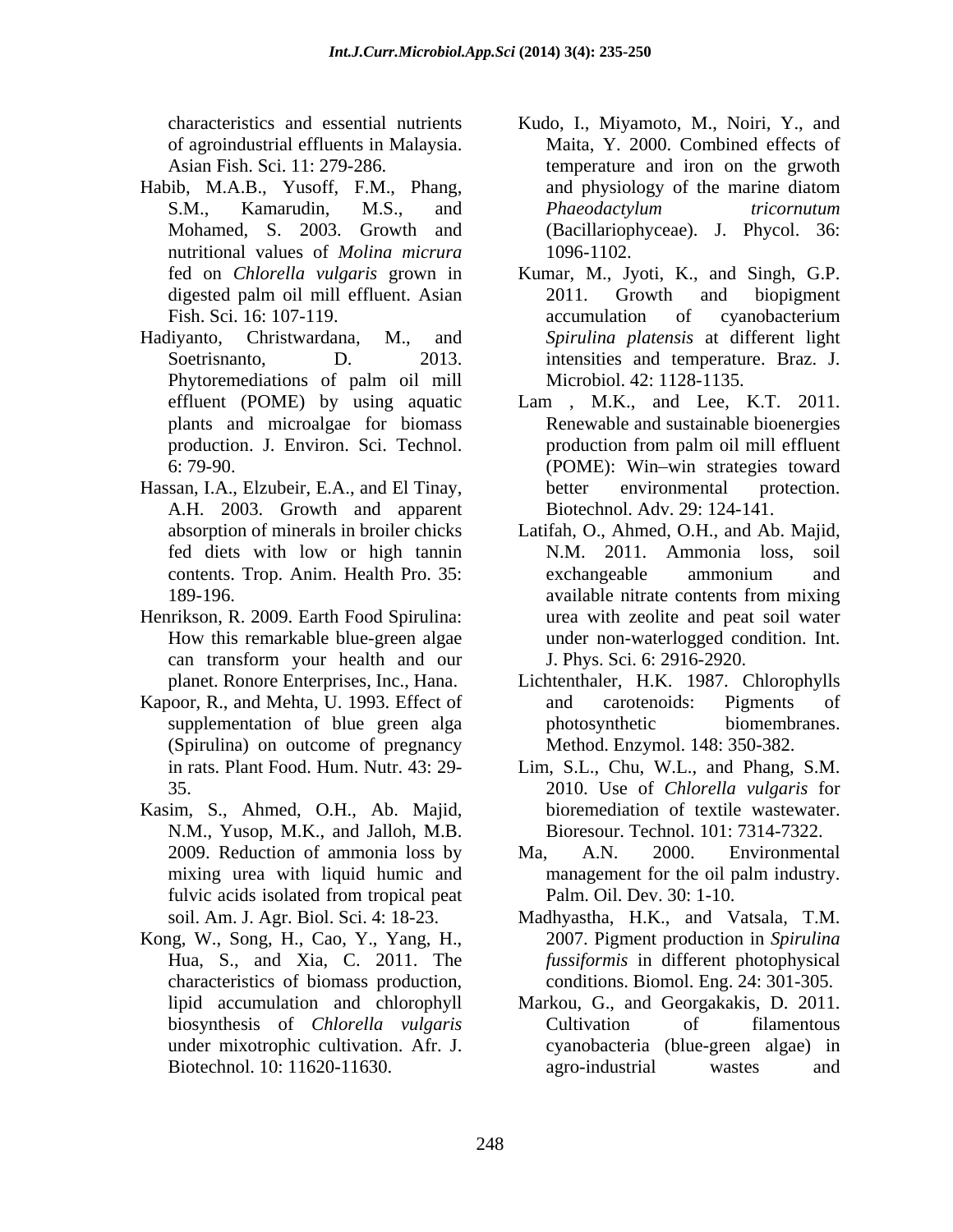wastewaters: A review. Appl. Energ.

- Markou, G., Chatzipavlidis, I., and Georgakakis, D. 2012. Effects of 191.
- Mary Leema, J.T., Kirubagaran, R., Pouliot, Y., Buelna, G., Racine, C., and de
- Mohd Nasir, A.R., Norhashimah Morad, Rozilawati, M. R. 2013. Utilization of<br>Chlorella vulgaris in the removal of
- Mohd Yusuff, M.T., Ahmed, O.H., and
- Morist, A., Montesinos, J.L., Cusido, J.A., treatment of *Spirulina platensis* cells Process Biochem. 37: 535-547. Am. J. Environ. Sci. 5: 605-609.
- Morocho Jacome, A.L., Converti, A., Sato, Servin-Reyssac, J. 1998. Biotreatment of
- Parkavi, K., Shalini, K., Hartina, M.Y., bractice. Rev. Environ. Sci. and Syed Isa, S.A. 2011. POME treatment using *Spirulina platensis*
- 88: 3389-3401. Phang, S.M., and Ong, K.C. 1988. Algal biomass production in digested palm oil mill effluent. Biol. Waste. 25: 177 191.
- phosphorus concentration and light Phang, S.M., Miah, M.S., Yeoh, B.G., and intensity on the biomass composition Hashim, M.A. 2000. Spirulina of *Arthrospira (Spirulina) platensis.* cultivation in digested sago starch<br>World J. Microbiol. Biotechnol. 28, factory wastewater. J. Appl. Phycol. 12: 395-400. Hashim, M.A. 2000. Spirulina cultivation in digested sago starch factory wastewater. J. Appl. Phycol. 12: 395-400.
- Vinithkumar, N.V., Dheenan, P.S., & la Noue, J. 1989. Culture of Karthikayulu, S. 2010. High value cyanobacteria for tertiary wastewater pigment production from *Arthrospira (Spirulina) platensis* cultured in la Noue, J. 1989. Culture of treatment and biomass production. Biol. Waste. 29: 81-91.
- seawater. Bioresour. Technol. 101: Raja, R., Hemaiswarya, S., Kumar, N.A., 9221-9227. Sridhar, S. and Rengasamy, R. 2008. A Norli Ismail, Wan Maznah , W.O., and potential of microalgae. Crit. Rev. perspective on the biotechnological Microbiol. 34: 77-88.
- *Chlorella vulgaris* in the removal of Reis, A., Mendes, A., Lobo-Fernandes, H., ammonical nitrogen and phosphorus Empis, J.A., and Novais, J.M. 1998. from palm oil mill effluent. J. Ind. Res. Production, extraction and purification Technol. 3: 6-11. Technol. 3: 6-11. of phycobiliproteins from *Nostoc* sp. Bioresour. Technol. 66: 181-187.
- Ab. Majid, N.M. 2009. Effect of Richmond, A. 1992. Open systems for the enhancing urea-humic acid mixture mass production of photoautotrophic with refined acid sulphate soil. Am. J. microalgae outdoor: Physiological Appl. Sci. 6: 1892-1896. principles. J. Appl. Phycol. 4: 281-286.
- and Godia, F. 2001. Recovery and N.M. 2009. Controlling ammonia cultured in a continuous photobioreactor to be used as food. Superphosphate and muriate of potash. Rosliza, S., Ahmed, O.H., and Ab. Majid, volatilization by mixing urea with humic acid, fulvic acid, triple
- A., and Monteiro de Carvalho, J.C. swine manure by production of aquatic 2012. Kinetic and thermodynamic investigation of *Arthrospira*  valuable biomass. Agr. Ecosyst. Environ. 68: 177-186.
- *(Spirulina) platensis* fed-batch Singh, R.P., Hakimi Ibrahim, M., Norizan cultivation in a tubular photobioreactor and Esa, and Iliyana, M.S. 2010. using urea as nitrogen source. J. Chem. Composting of waste from palm oil Technol. Biotechnol. 87: 1574-1583. mill: A sustainable waste management Esa, and Iliyana, M.S. 2010. Composting of waste from palm oil practice. Rev. Environ. Sci. Biotechnol. 9: 331-344.
- Geitler. Int. J. Curr.Sci. 1: 11-13. volume and optical density. In: Stein,Sorokin, C. 1973. Dry weight, packed cell